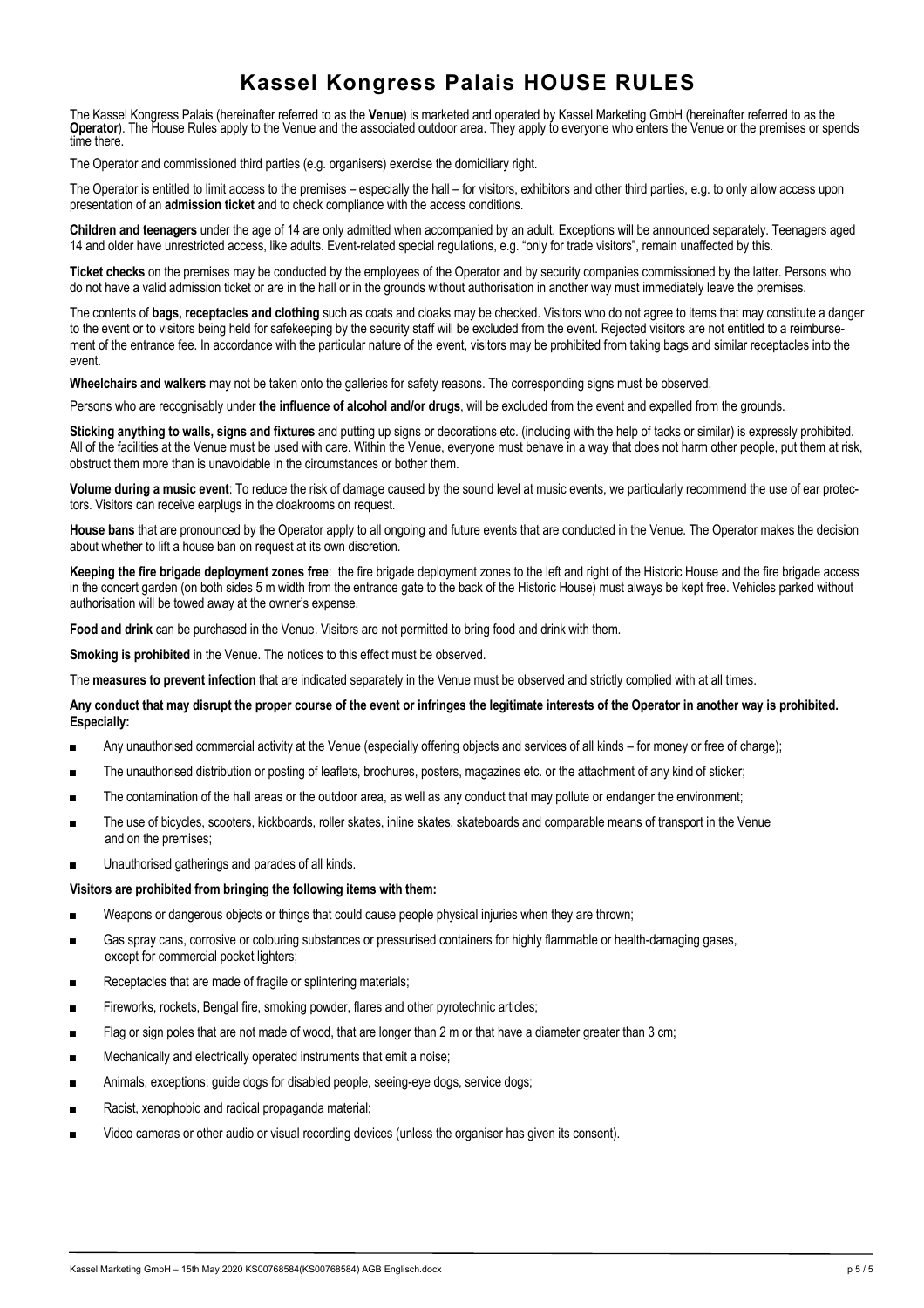

# SAFETY CONCEPT

- 3. Safety-related operating regulations
- 3.1 Traffic regulations, escape routes, safety equipment, safety concept
- 3.1.1 Driving on the premises

Driving on the premises of the place of assembly is only permitted after clearance by the operator. For reasons of traffic safety for visitors, vehicle traffic on the premises of the place of assembly is generally not permitted until the place of assembly has been emptied. This applies in particular to vehicles that wish to enter the grounds of the place of assembly for the purpose of dismantling. The premises may be temporarily closed to motor vehicle traffic. Vehicles of any kind may enter the premises at their own risk. The operator has the right to check the load compartments of motor vehicles and containers carried by persons when entering or leaving the premises.

### 3.1.2 Forklift, pallet truck

The event organizer and companies commissioned by it may only drive onto event areas, foyers and halls using motorized aids such as forklifts with the express permission of the operator. The organizer or the companies commissioned by the organizer must obtain information from the operator regarding the permissible floor load-bearing capacity and floor condition before moving any loads.

#### 3.1.3 Fire Movement Zones

The access routes and movement areas for the fire department marked with no-stopping signs must be kept clear at all times. Vehicles and objects parked on escape routes and safety areas will be removed at the owner's expense and risk.

#### 3.1.4 Emergency exits, emergency exits, corridors, corridors, tunnels

Escape routes must be kept clear at all times. Doors in the course of escape routes must be able to be opened easily to their full width from the inside. Escape routes, exit doors, emergency exits and their markings may not be blocked, covered or otherwise made unrecognizable. From the beginning to the end of the event, until the place of assembly has been completely emptied, escape routes may not be obstructed at any time by objects that have been placed on them or that project into them. Corridors, aisles and tunnels serve as escape routes in the event of danger. Fire and smoke protection doors may not be held open by wedges or other objects.

#### 3.1.5 Safety devices

Fire alarms, hydrants, fire extinguishers and piping, smoke dampers, smoke exhaust system release points, smoke detectors, telephones, and heating and ventilating system supply and exhaust openings, smoke exhaust systems, their signs, and green emergency exit signs shall be accessible and visible at all times; they shall not be obstructed, covered,

Contractual safety provisions according to safety and evacuation concept Circulation 01.12.2020.DOCX  $\text{Site } 10 \text{ from } 16$  Print date: Dec03.. 2020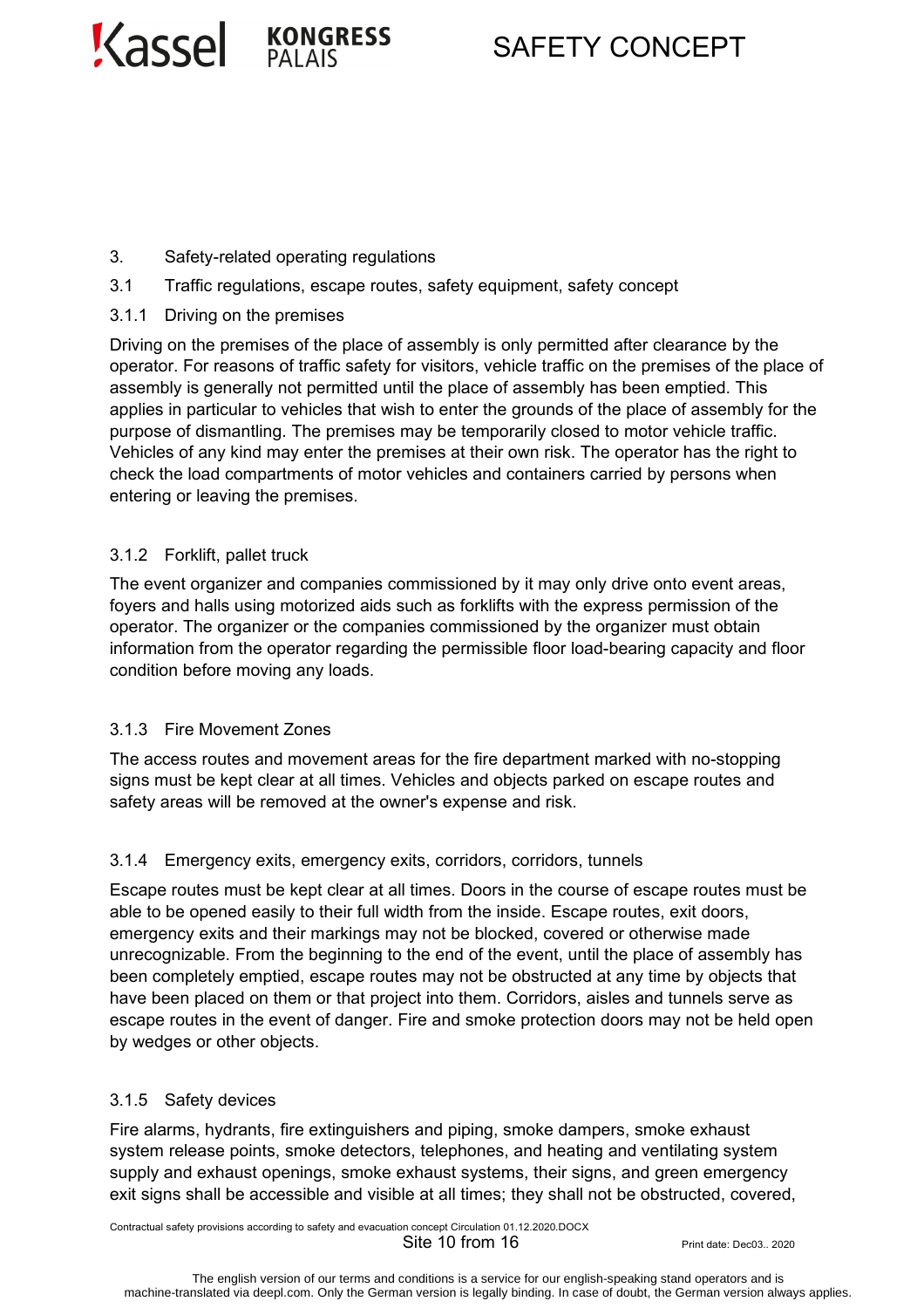#### or otherwise obscured.

## SAFETY CONCEPT

Contractual safety provisions according to safety and evacuation concept Circulation 01.12.2020.DOCX Site 11 from 16 Print date: Dec03.. 2020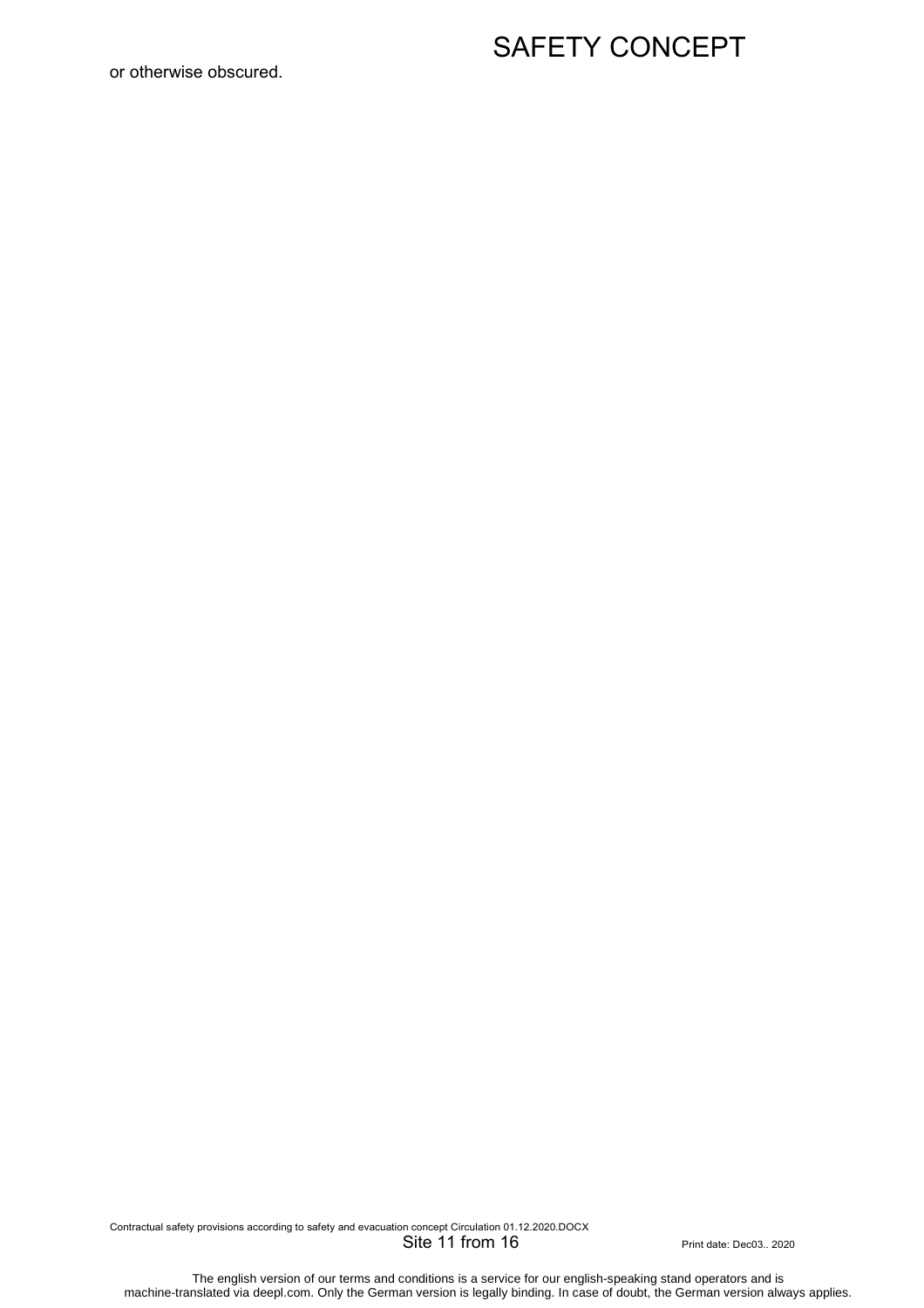Kassel **KONGRESS** 



#### 3.1.6 Safety devices, safety instructions,

The operator shall check the functionality of the building's technical safety equipment in good time before the public is admitted. Between the time of admission and the start of the event or during breaks, the operator is entitled to transmit visual and acoustic safety instructions on video walls and to play them over the public address system.

#### 3.1.7 Safety concept, fire protection regulations

The organizer is obligated to comply with the safety concept and fire protection regulations in place for the place of assembly. The operator is entitled to demand that the organizer draw up and implement an event-specific safety concept for the event, insofar as this is required by the type and scope of the event.

#### **3.2 Installations and superstructures for events**

#### 3.2.1 Technical equipment of the place of assembly

As a matter of principle, all existing, permanently installed technical building equipment may only be operated by the operator's personnel or by contractually approved (and) service companies affiliated with the operator. This also applies to all connections to be made to the supply networks (e.g. electricity, water, telecommunications) of the place of assembly. Unless otherwise agreed, the organizer has no right to demand that the operator remove its own installed technical equipment from the event premises.

#### 3.2.2 Technical equipment of the organizer

The technical equipment brought in by the organizer or the companies commissioned by him for this purpose must comply with the generally recognized rules of technology, in particular the requirements of the accident prevention regulations DGUV-V1, DGUV-V3 and DGUV-V17 as well as the associated implementation instructions, rules, principles and information publications with regard to safety and functionality.

Electrical equipment must not be accessible to visitors and must be adequately secured.

#### 3.2.3 Suspensions

For safety reasons, suspensions on the ceilings and in the supporting structure may only be carried out by qualified service partners approved by the operator or under their supervision. The organizer must notify the operator of any necessary suspensions prior to the event (see No. 1.1) and coordinate them. Suspensions must be carried out in accordance with the generally recognized rules of technology. The specified load limits must be observed. In cases of doubt, a static assessment of the suspensions will be commissioned at the expense of the organizer.

3.2.4 Installations and superstructures, grandstands, podiums, stairs, scenic areas, special structures

Contractual safety provisions according to safety and evacuation concept Circulation 01.12.2020.DOCX

**Site 12 from 16** Print date: Dec03.. 2020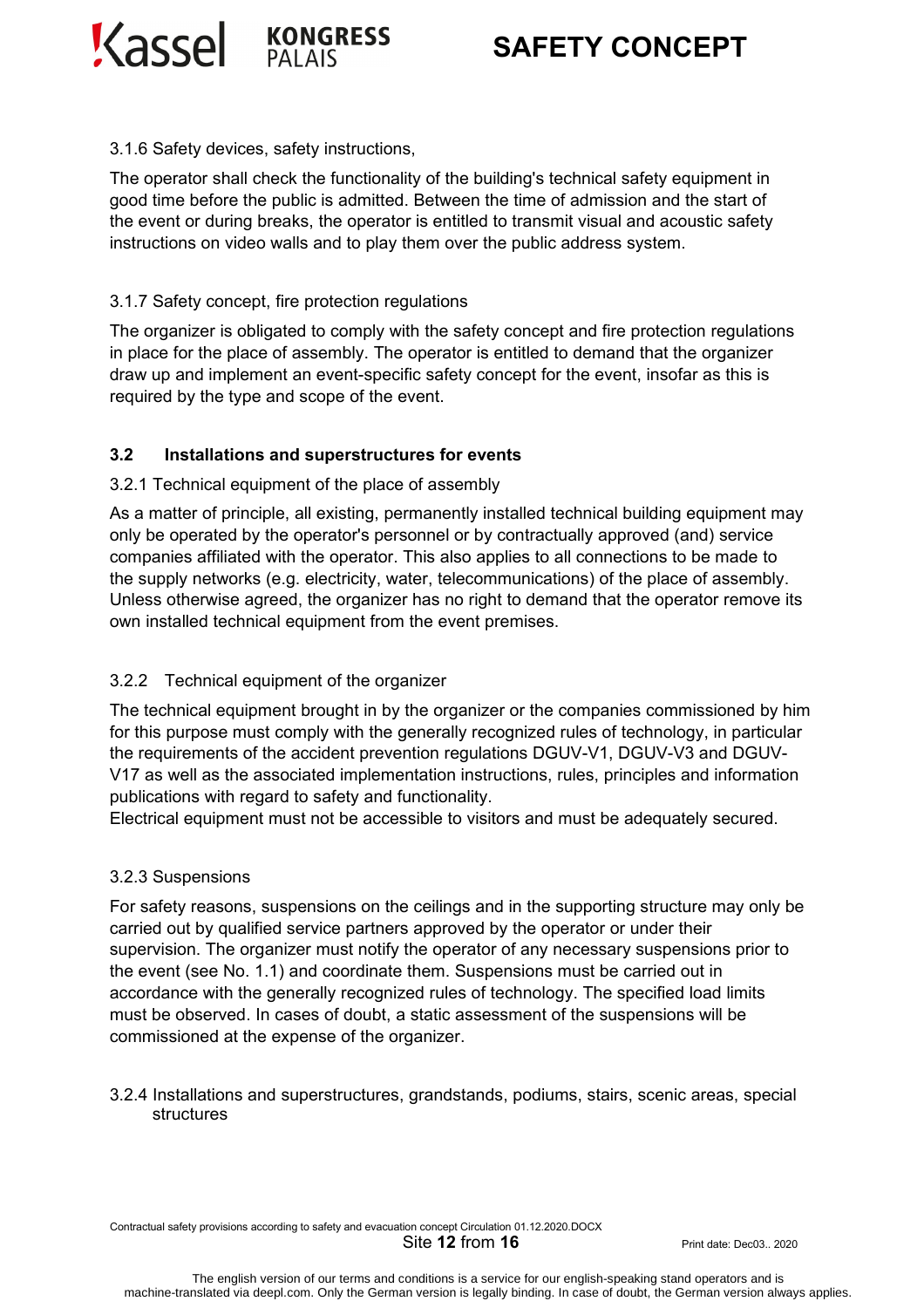



All installations and superstructures in the place of assembly and the erection of temporary structures in the outdoor area must be notified and, if necessary, approved (see No. 1.3). The effect of fire protection equipment (e.g. automatic fire extinguishing systems, smoke barriers, etc.) must not be impaired by installations and superstructures or other materials. Installations and superstructures must be dimensioned and constructed as well as erected, supported, braced, suspended and anchored in such a way that they are capable of absorbing and transferring all static and dynamic loads to be expected during the intended use; if necessary, static proof must be provided by a competent person. The substructure of the floors of podiums, stage areas and stands must be made of non-combustible building materials. Easily flammable materials, materials that drip flames or materials that form toxic gases may not be used under any circumstances. The requirements of H-VStättR § 33 in conjunction with DIN 4102 or EN 13501-1 (fire behavior of building materials, building components) must be observed. The presentation of an official test certificate on the fire behavior and the required properties of the material may be required.

#### 3.2.5 Carpets, flooring

The installation of carpets or other floor coverings shall be done in a manner that does not create a slip, trip or fall hazard for persons. Carpets and other floor coverings must be laid in such a way as to prevent accidents. Only adhesive tape that can be removed without leaving residue may be used for fixing. Self-adhesive carpet tiles are not permitted. All materials used must be removed without leaving any residue.

The same applies to substances such as oils, greases, paints and the like. The hall floors must not be painted.

#### 3.2.6 Glass and acrylic

Only safety glass may be used for constructions made of glass. Edges of glass panes must be machined or protected to eliminate the risk of injury. All-glass components must be marked at eye level.

### 3.2.7 Bolts, holes, nails

The insertion of bolts and anchors, the driving of nails, and the hammering and drilling of holes is prohibited. Bolt shooting is also not permitted.

#### 3.3 Decorations, equipment, props

#### 3.3.1 Decorations

Materials, decorations and curtains used to decorate the event must be made of at least flame-retardant material (in accordance with the overview in DGUV-I 215- 313 "Fire protection in decoration construction"). Decorations in necessary hallways, corridors and stairwells (escape routes) must be made of non-combustible materials. Materials that are used repeatedly must be re-tested for flame resistance and re-impregnated if necessary. Presentation of an official test certificate on the required properties of the material may be required.

All materials brought in must be far enough away from ignition sources, spotlights and heat sources that they cannot be ignited by them.

Contractual safety provisions according to safety and evacuation concept Circulation 01.12.2020.DOCX

**Site 13 from 16 Print date: Dec03.. 2020**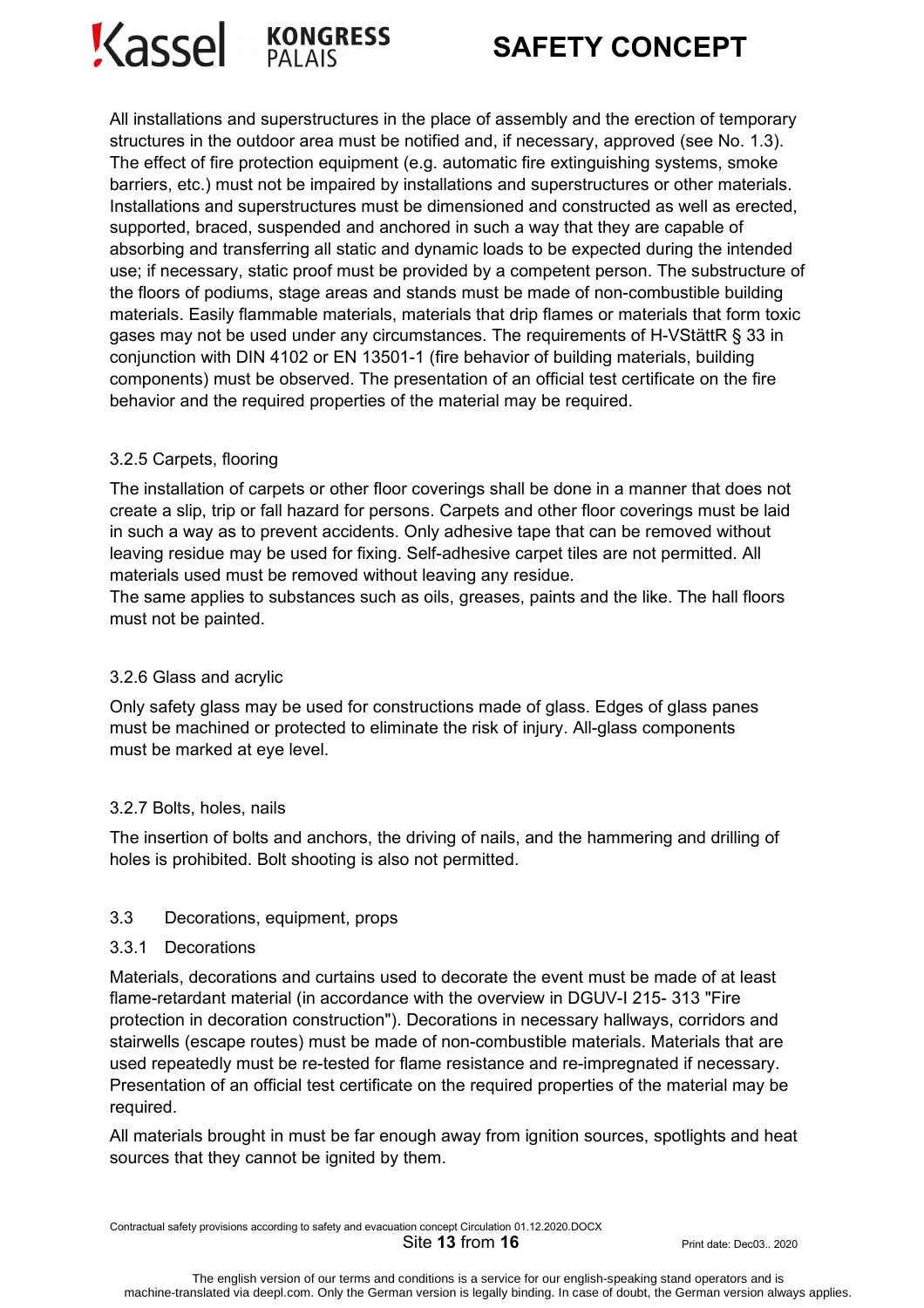



Decorations must be attached directly to walls, ceilings or equipment. Decorations hanging (freely) in the room are only permitted if they are at least 2.50 m from the floor and the effect of automatic fire extinguishing equipment is not impaired. Decorations made of natural plants may be in the rooms only as long as they are fresh. Bamboo, reeds, hay, straw, bark mulch, peat, (fir) trees without root balls or similar materials do not meet the above requirements. The operator decides on exceptions in consultation with the fire department.

The use of balloons filled with inert gases (especially helium) and other flying objects must be approved by the operator in advance of the event.

#### 3.3.2 Equipment

Equipment that is part of the stage and scenery, such as wall, floor and ceiling elements, must be made of at least flame-retardant materials. Corresponding certificates regarding the flame retardancy of items must be submitted to the operator upon request.

#### 3.3.3 Props

Props are furnishings for stages and scenery. They must be made of at least normally flammable material.

#### 3.4 Special fire protection regulations

#### 3.4.1 Open fire, flammable liquids, gases, pyrotechnics

The use of naked flames, flammable liquids, gases, pyrotechnic objects, explosives and other highly flammable substances is strictly prohibited. The ban does not apply if the use is justified by the nature of the event and the organizer has coordinated the necessary fire protection measures with the operator and the fire department in each individual case. The use of pyrotechnic objects must be approved by the regulatory authority of the City of Kassel and must be supervised by a person suitable according to explosives law. Proof of the holder of the certificate of competence, the insurance policy (pyrotechnics liability insurance) and the permit issued by the authorities must be submitted. The costs incurred for the official approvals and the safeguarding of the event when pyrotechnic objects are used shall be borne by the organizer.

#### 3.4.2 Candles, kitchen and warming equipment

The use of candles and similar light sources as table decorations as well as the use of open fires in designated kitchen facilities for the preparation of food is only permitted with the consent of the operator.

#### 3.4.3 Combustible packaging materials

Flammable packaging materials must be removed from the place of assembly by the organizer without delay. Under no circumstances may packaging materials, waste or residual materials be stored under or on stages, grandstands or platforms.

Contractual safety provisions according to safety and evacuation concept Circulation 01.12.2020.DOCX

**Site 14 from 16** Print date: Dec03.. 2020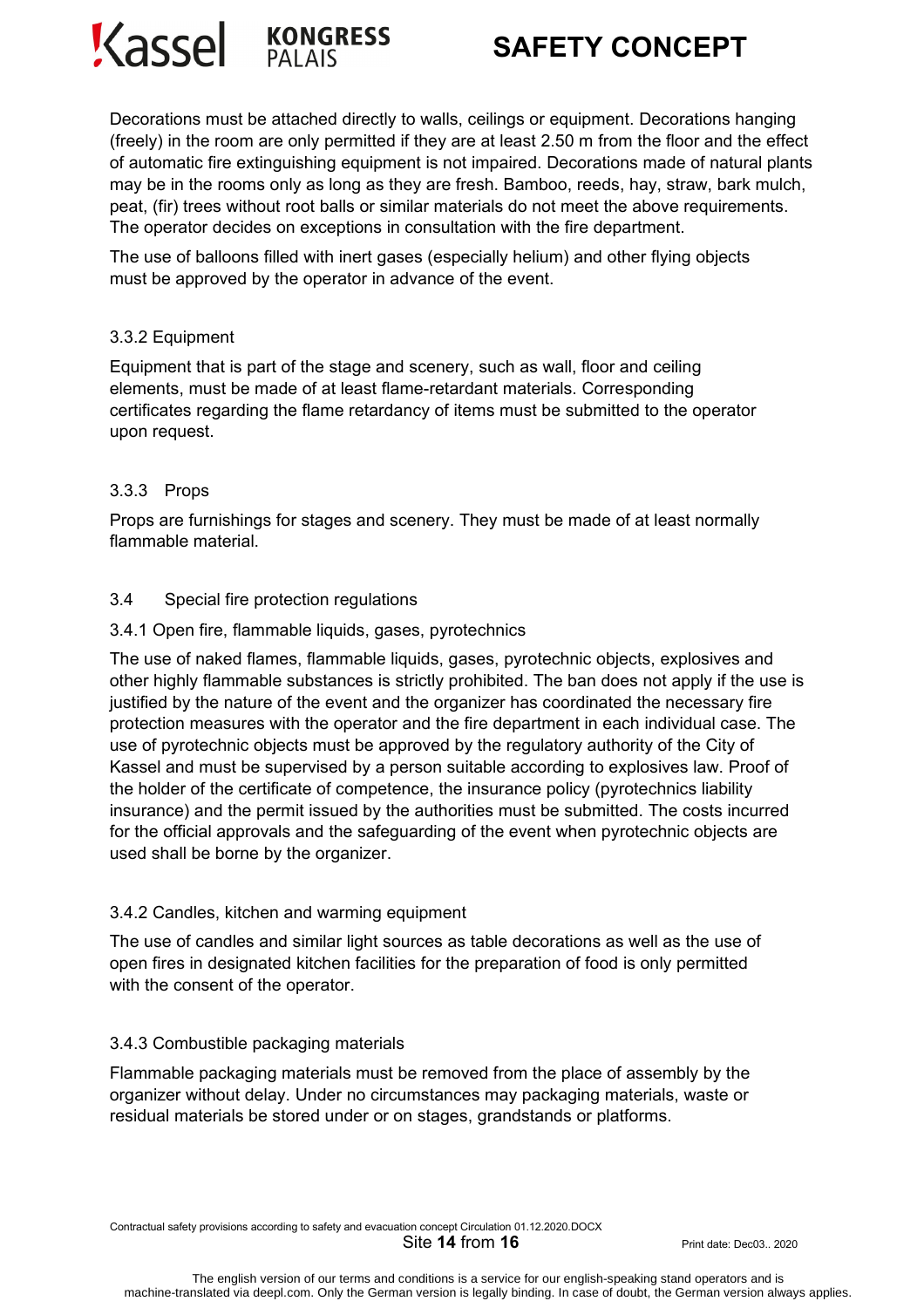Kassel Kongress



# **SAFETY CONCEPT**

#### 3.4.4 Vehicles with combustion engines

Vehicles with combustion engines in the place of assembly are always subject to notification and approval. As a rule, the maximum permissible tank capacity is limited, the tank cap must be closed and the battery disconnected. Further safety measures may be ordered.

#### 3.4.5 Fire, welding, abrasive cutting, hot work

All types of hot work are prohibited in the place of assembly. Exceptions are only permitted with the prior written approval of the operator and the establishment of appropriate safety measures.

#### 3.5 Occupational safety, health and environmental protection

The operator considers itself obligated to protect the health of all persons present in the place of assembly and to protect the environment. The organizer shall ensure that all provisions relating to occupational safety, health and environmental protection are also bindingly observed by its contractors and business partners.

### 3.5.1 Occupational safety

All assembly and dismantling work must be carried out in compliance with the applicable occupational health and safety regulations and accident prevention regulations, in particular DGUV-V1, DGUV-V3 and DGUV-V17, as well as the associated implementation instructions, rules, principles and professional association information leaflets. The organizer and the companies commissioned by him are themselves responsible for compliance with the accident prevention regulations and occupational health and safety regulations. In particular, the event organizer and the companies commissioned by it must ensure that their assembly and dismantling work does not endanger other persons present in the place of assembly. Insofar as necessary, the organizer shall ensure appropriate coordination by which the work is coordinated. If this is not possible, he shall temporarily suspend the work and report to the Operator. The Operator shall be entitled to make the commencement and performance of the assembly work in the place of assembly dependent on the Organizer expressly confirming to the Operator in writing that it complies with the accident prevention regulations. The Operator shall keep the relevant documents available on site for this purpose.

#### 3.5.2 Volume, hearing protection

Organizers of musical performances where high sound pressure levels (volume) are to be expected must check whether and which safety measures are necessary to prevent damage to the audience. They shall take the necessary measures on their own responsibility. In particular, the organizer must ensure that visitors and third parties are not harmed during the event by appropriately limiting the volume. As a generally recognized rule of technology, the organizer must observe DIN 15905- 5 "Measures to Avoid Hazard to the Hearing of the Audience from High Sound Pressure Levels in Electroacoustic Sound Systems". The organizer must also provide a sufficient number of

Contractual safety provisions according to safety and evacuation concept Circulation 01.12.2020.DOCX

**Site 15 from 16 Print date: Dec03.. 2020**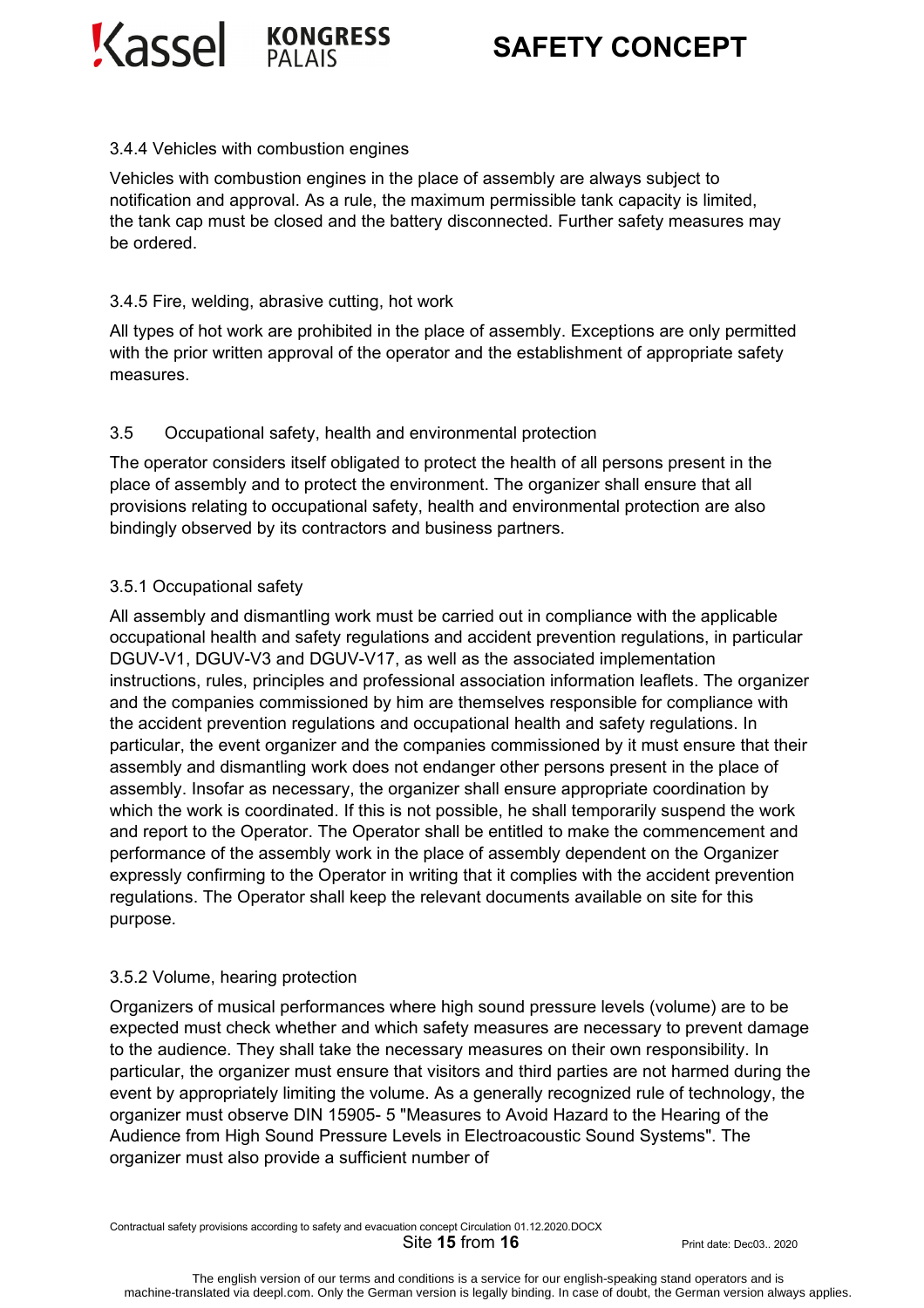



Hearing protection devices (e.g. earplugs) must be provided and made available to visitors free of charge and without being requested to do so, if it cannot be safely ruled out that visitors may be harmed by the corresponding sound pressure levels. This must be clearly indicated in the entrance area of the place of assembly. The organizer is obliged to carry out the documentation according to DIN 15905 (LEQ logging) at his own expense.

#### 3.5.3 Laser systems

The operation of laser systems is subject to notification and must be registered with the operator. Laser systems must meet the requirements of DIN EN 60825-1 "Safety of laser equipment". Class 3b and 4 laser systems must be notified to the responsible supervisory authority (Office for Occupational Safety and Health) before they are put into operation and must be tested for safety by a publicly appointed and sworn expert. The inspection certificate must be submitted to the operator prior to the event. The notification must be accompanied by the written appointment of a laser safety officer present on site.

#### 3.5.4 Smoking ban

Smoking is prohibited in the place of assembly. The organizer must ensure that the smoking ban is enforced during set-up, dismantling and execution of the event.

#### 3.5.5 Waste handling

The generation of waste during set-up / dismantling and during the event is to be avoided as far as possible in accordance with the principles of the Closed Substance Cycle and Waste Management Act (KrW-/AbfG). Waste that cannot be avoided must be disposed of in an environmentally compatible manner (recycling before disposal). The organizer is obliged to contribute effectively to this.

The organizer must ensure that all materials (decorations, packaging, decorations, etc.) as well as installations and superstructures brought onto the premises of the place of assembly by him or his contractors are completely removed again after the end of the event. Only substances and materials that cannot be reused (and thus become waste) are to be disposed of through the operator's waste disposal system for a fee. If hazardous waste (waste requiring monitoring) is produced, the operator must be informed immediately and separate disposal must be arranged via approved service partners of the operator.

#### 3.5.6 Waste water

The disposal of solid or liquid waste via the sewage system (toilets, sewer inlets) is strictly prohibited. When using mobile catering, care must be taken to ensure that fats and oils are collected separately and sent for separate disposal. Cleaning work must always be carried out with biodegradable products.

#### 3.5.7 Environmental damage

Contractual safety provisions according to safety and evacuation concept Circulation 01.12.2020.DOCX

**Site 16 from 16** Print date: Dec03.. 2020